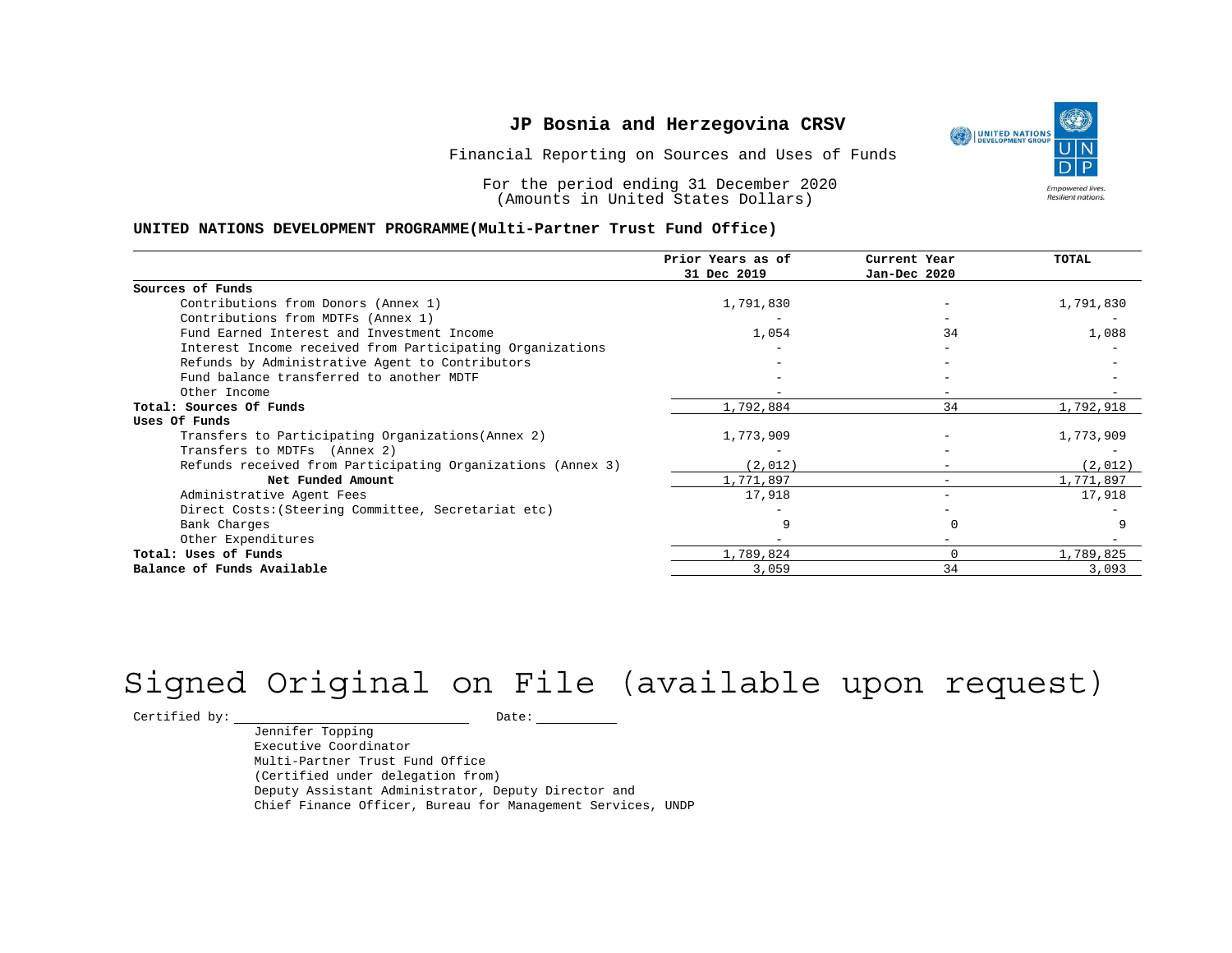

Financial Reporting on Sources and Uses of Funds

For the period ending 31 December 2020 (Amounts in United States Dollars)

#### **UNITED NATIONS DEVELOPMENT PROGRAMME(Multi-Partner Trust Fund Office)**

**Annex - 1: Contributions**

|                                | Prior Years as of | Current Year             | TOTAL     |
|--------------------------------|-------------------|--------------------------|-----------|
|                                | 31 Dec 2019       | Jan-Dec 2020             |           |
| From Contributors              |                   |                          |           |
| DEPT OF FOR AFF & INTL TRADE G | 385,055           | $\overline{\phantom{0}}$ | 385,055   |
| GOVERNMENT OF UNITED KINGDOM   | 1,406,775         | $\overline{\phantom{0}}$ | 1,406,775 |
| Total: Contributions           | 1,791,830         | $-$                      | 1,791,830 |

## Signed Original on File (available upon request)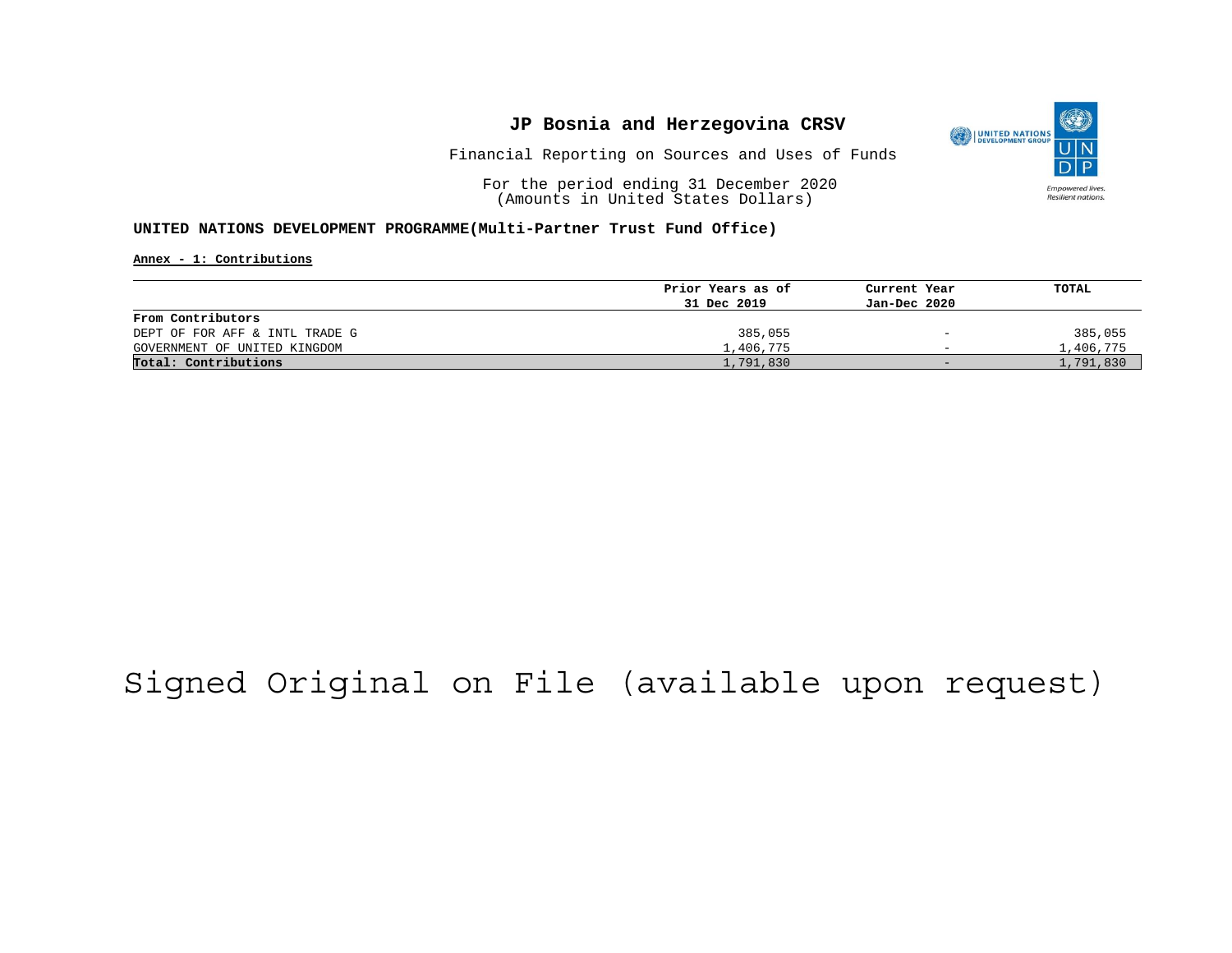

Financial Reporting on Sources and Uses of Funds

For the period ending 31 December 2020 (Amounts in United States Dollars)

#### **UNITED NATIONS DEVELOPMENT PROGRAMME(Multi-Partner Trust Fund Office)**

**Annex - 2: Transfers**

|                                | Prior Years as of | Current Year             | <b>TOTAL</b> |
|--------------------------------|-------------------|--------------------------|--------------|
|                                | 31 Dec 2019       | Jan-Dec 2020             |              |
| To Participating Organizations |                   |                          |              |
| IOM                            | 363,993           | $\overline{\phantom{a}}$ | 363,993      |
| UNDP                           | 407,846           | $\overline{\phantom{0}}$ | 407,846      |
| UNFPA                          | 584,958           | $\overline{\phantom{a}}$ | 584,958      |
| UNWOMEN                        | 417,112           | $\overline{\phantom{m}}$ | 417,112      |
|                                |                   |                          |              |
| Total Transfers                | 1,773,909         | $-$                      | 1,773,909    |

## Signed Original on File (available upon request)